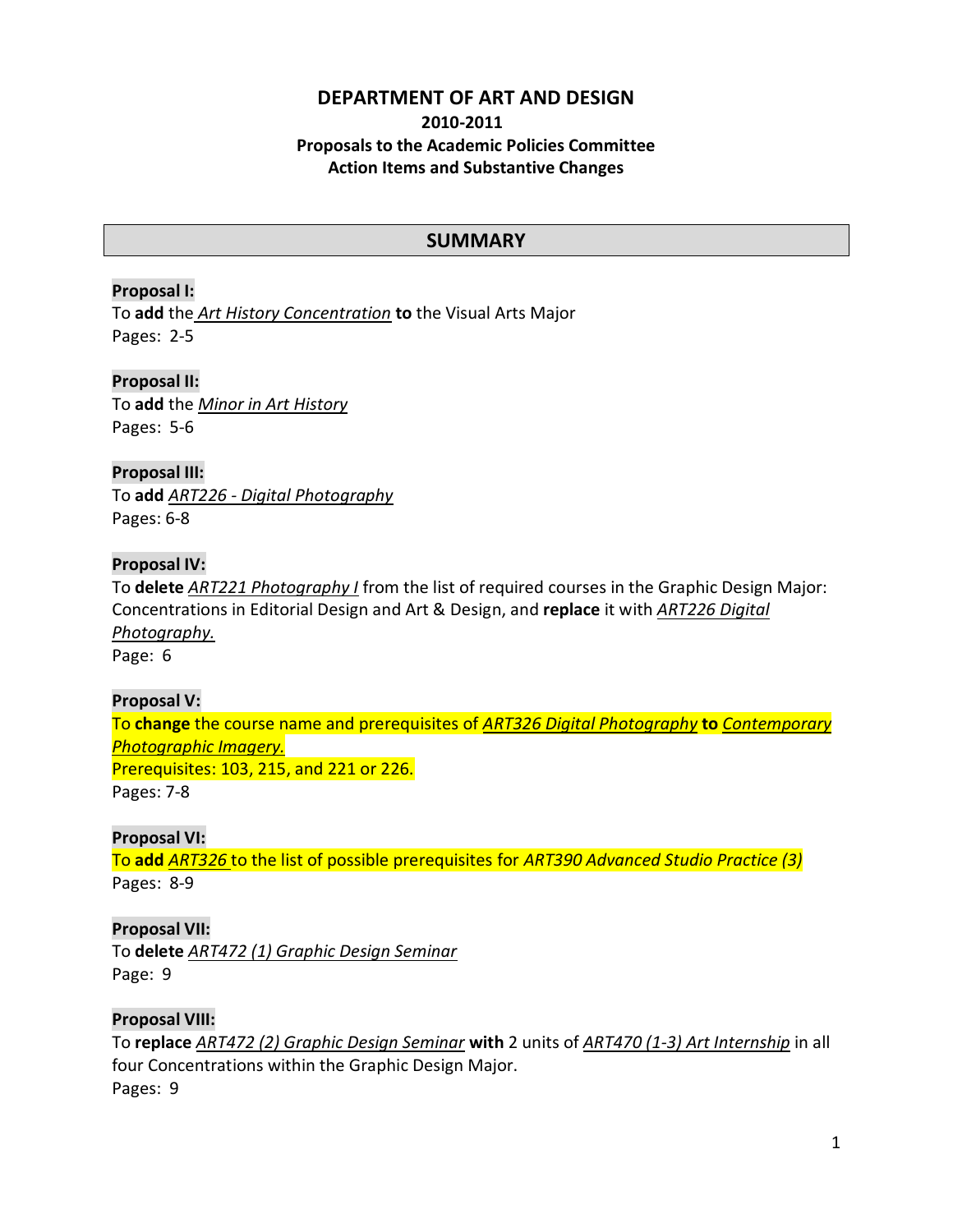Total course additions: 1 Total course deletions: 1 Total unit additions: 3 Total unit deletions: 2 **Total staffing impact/increase or decrease: +0.1-1.0**

# **PROPOSALS AND RATIONALES**

## *Overview:*

- 1. The Department of Art and Design completed Program Reviews in 2007 and 2001 and we are in the process of completing a third, which will be submitted to the Provost next semester. The Art History proposals (I and II) come out of recommendations made in the 2001 Program Review.
- 2. The Photography proposals (III-VI) are based on a recommendation for another digital photography class in this year's Program Review.
- 3. The Graphic Design proposals (VII and VIII) are the result of re-thinking the Graphic Design capstone based on recent experience.

### **PROPOSAL I:**

To **add** an *Art History Concentration* **to** the Visual Arts Major

## *RATIONALE:*

## **Overall Program Learning Objectives:**

The study of Art History is an essential aspect of a university Visual Arts program. We state in the PLNU Academic Catalog that:

*Through the making of art and the study of Art History, criticism and aesthetics, the department seeks to:*

- *Develop proficiencies in the studio and design arts.*
- *Advance visual literacy through the study of art history, art criticism and aesthetics.*
- *Promote the cultural, intellectual, spiritual, and aesthetic life of students and the university.*
- *Prepare students for art-related careers or graduate study*

The PLNU Department of Art and Design currently offers a lean, but effective program of studies in art history. These courses service the visual art, art education, and graphic design majors. New art history courses were added after the 2001-2002 Program Review to provide a more diverse background in art history. The survey courses in art history were moved to the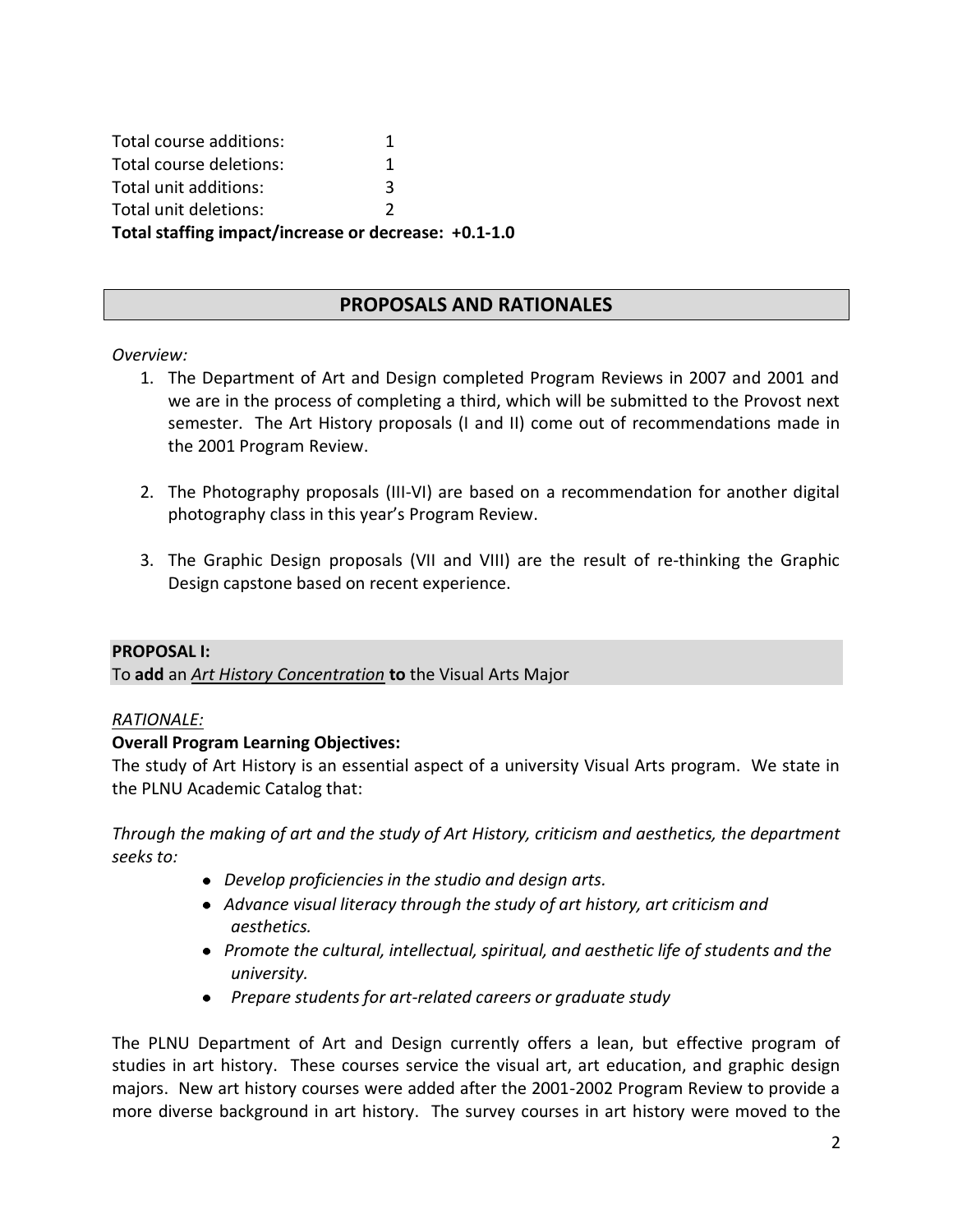lower division level and two more upper division art history courses in design and non-western art were added to the curriculum.

The proposed concentration will add a much needed program of studies for Department of Art and Design students who prefer to concentrate in an academic rather than a studio practice arena. The mix of courses will bring together studies in visual art forms from the ancient world to present times, and research in diverse social and cultural traditions, values, and belief systems.

The underlying premise of this proposal is that the array of art history courses currently offered in the Department of Art and Design, while not containing enough specialized courses to be considered a major, can be the base for a Concentration in Art History. The Concentration is not intended to imitate the traditional art history majors with an emphasis on pre-20<sup>th</sup> century eras (i.e. ancient, Medieval, Renaissance, Baroque, etc.). The *Visual Art Major: Concentration in Art History* is modeled after programs that are actively used in California State Universities.

The new concentration consists of a complement of traditional studio art courses, art history, history, film history, and/or philosophy courses. PLNU upper division art history courses will focus on the modern and contemporary eras. The wide range of courses will provide a way for students to learn Art History within a broad liberal arts and cultural context.

| <b>Art History Concentration and Minor</b> | Students will demonstrate a broad              |
|--------------------------------------------|------------------------------------------------|
|                                            | understanding of art history from pre-historic |
|                                            | through contemporary periods in western and    |
|                                            | non-western art.                               |
|                                            | Students will show a deeper knowledge in a     |
|                                            | focused area or period of art history.         |
|                                            | Students will be able to display contemporary  |
|                                            | practices of studio art-making.                |
|                                            | Students will demonstrate the ability to do    |
|                                            | scholarly research and writing in the area of  |
|                                            | art history.                                   |
|                                            | Students will articulate an understanding of   |
|                                            | the purpose of Fine Arts in contemporary       |
|                                            | society from a Christian perspective.          |

## **INTENDED LEARNING OUTCOMES**

Proximity to major art collections in San Diego and Los Angeles will enable Art History Concentration students to study original works of art throughout their program. Assigned visits and field trips to museums and galleries are part of the curricula in almost every Visual Art and Art History course. This is a unique advantage PLNU has over the majority of CCCU member art and design programs.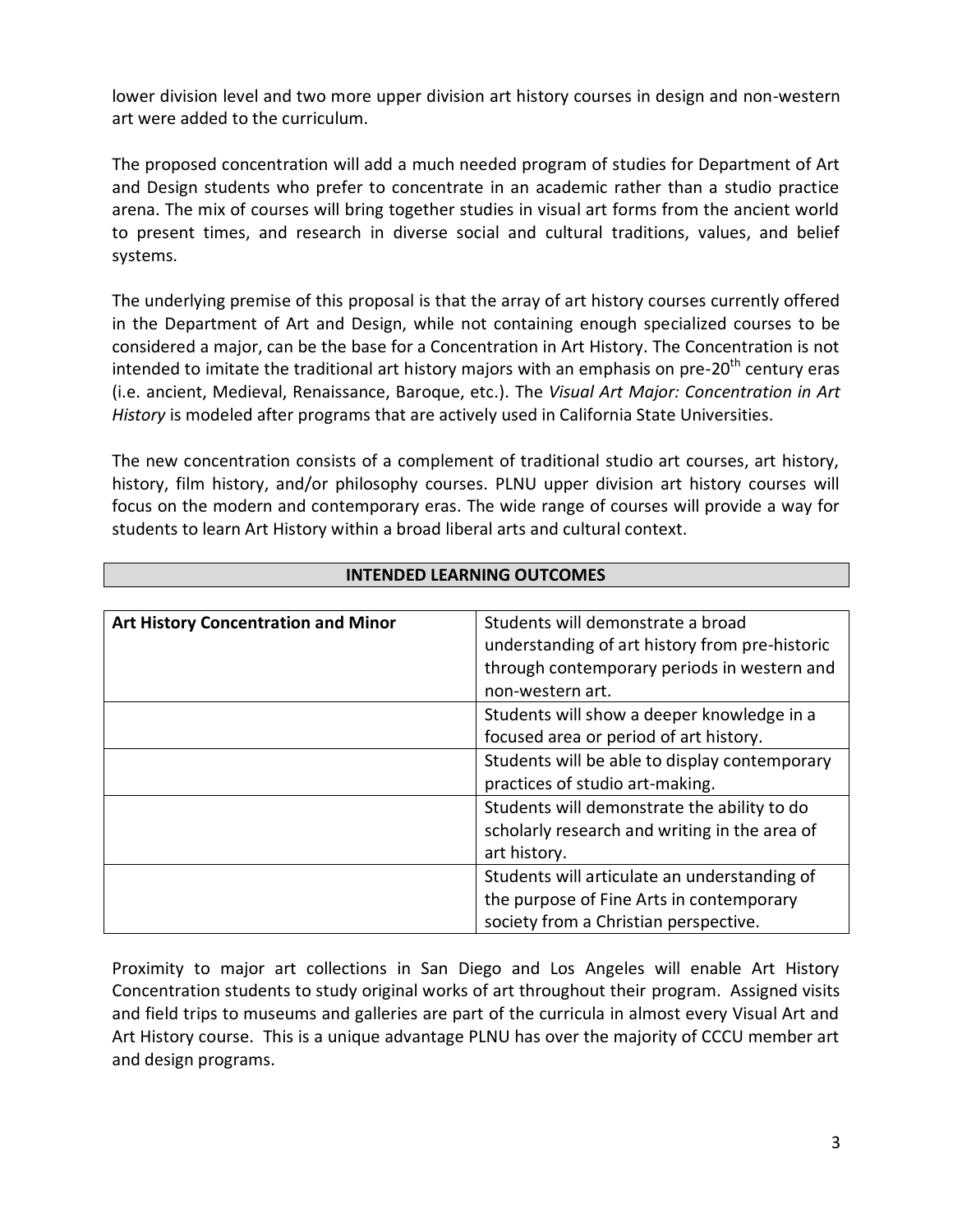The new concentration is also designed to accommodate transfer coursework in art history taken by students during study abroad semesters (heretofore, relegated to elective credit only) by allowing up to two non-PLNU art history courses that focus on subjects or historical periods not covered by our courses. For students studying abroad, this will make it possible to use art history courses taken in these programs to fulfill requirements rather than having to use them as electives. (Students in this concentration will be advised of this, and study-abroad options will be strongly recommended.)

PLNU needs to provide an academically sound program in art history to remain competitive with other CCCU schools in Southern California: Biola, Westmont, and APU provide a programs in art history that range from selected courses (Biola), concentration-sized minor (APU), and a minor and new major in art history (Westmont). Dr. Karen Sangren's recent study of art/design programs in Council for Christian Colleges and Universities indicates that we are one of very few programs with more than 100 majors that does not offer at least a Minor in Art History.

| ALLINSTORY CONCEITED UTON                       |                                       |  |  |
|-------------------------------------------------|---------------------------------------|--|--|
| <b>LOWER-DIVISION REQUIREMENTS</b>              | <b>UNITS</b>                          |  |  |
|                                                 |                                       |  |  |
| ART 103 - Two-Dimensional Design                | 3                                     |  |  |
| ART 104 - Three-Dimensional Design              | 3                                     |  |  |
| ART 115 - Drawing I                             | 3                                     |  |  |
| ART 200 - History of Art I*                     | 3                                     |  |  |
| ART 201 - History of Art II*                    | 3                                     |  |  |
| ART 206 - Drawing II or ART 210 - Painting I or | 3                                     |  |  |
| ART 223 - Printmaking I or                      |                                       |  |  |
| ART 212 - Sculpture I                           |                                       |  |  |
| HIS 270 - Research Methods                      | 4                                     |  |  |
| *Fulfills General Education Requirement         |                                       |  |  |
|                                                 | <b>TOTAL LOWER DIVISION UNITS: 22</b> |  |  |

### *Art History Concentration*

| ***                                             |              |  |
|-------------------------------------------------|--------------|--|
| <b>UPPER-DIVISION REQUIREMENTS</b>              | <b>UNITS</b> |  |
|                                                 |              |  |
| ART 304 - Modern Art History                    | 3            |  |
| ART 305 - Contemporary Art History              |              |  |
| ART 325- Topics in Non-Western Art              | 3            |  |
| ART 335- Design History - Industrial            | 3            |  |
| Revolution to Contemporary                      |              |  |
| <b>ELECTIVES</b> (10 units)                     |              |  |
| Choose one 4 unit upper division history        | 4            |  |
| course                                          |              |  |
| Choose two <i>upper division</i> 3 unit courses | 6            |  |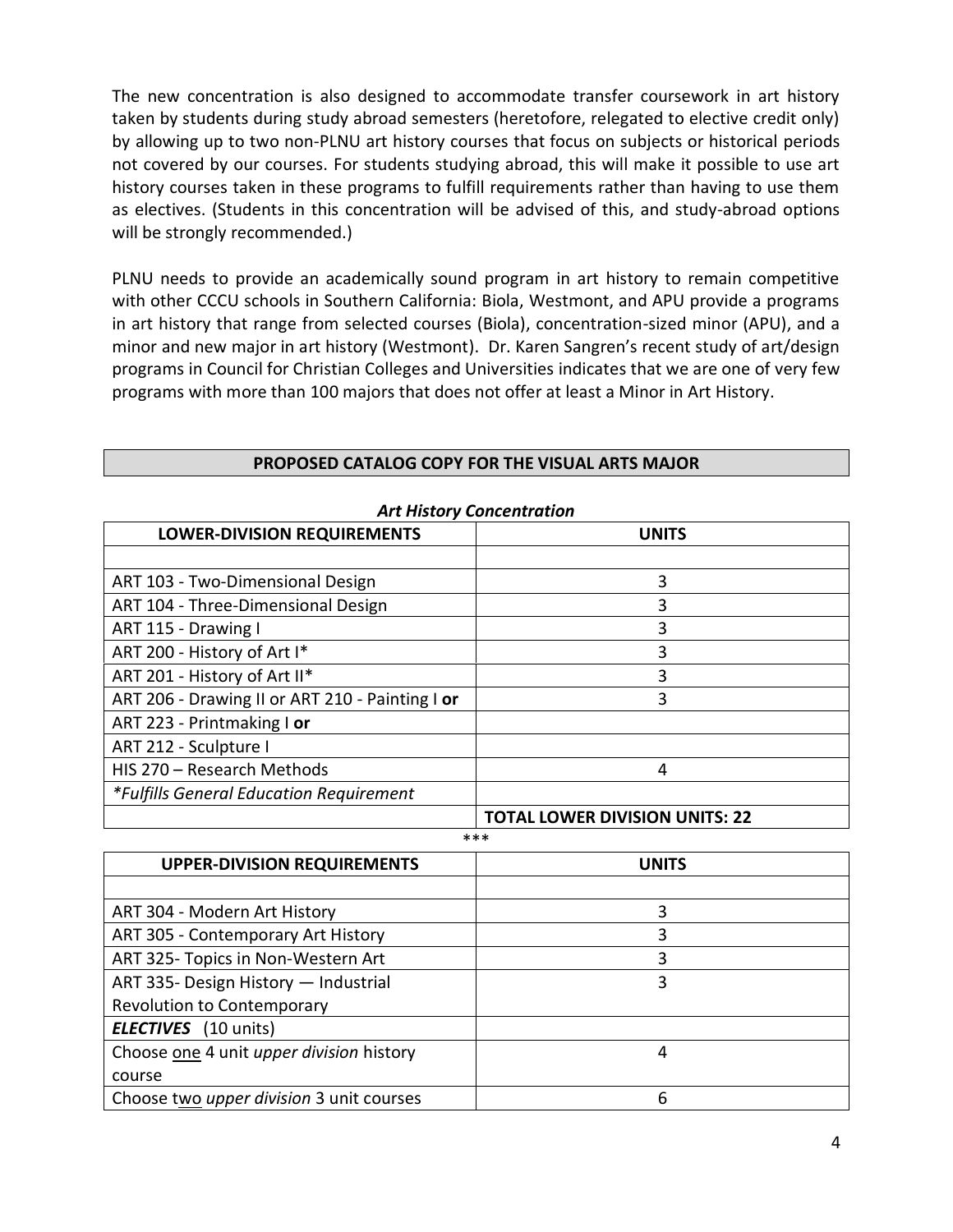| from:                                           |          |
|-------------------------------------------------|----------|
| <b>HIST375 - African Cultures and Histories</b> | 3        |
| COM300 - Narrative and Documentary Film         | 3        |
| PHL341 - Philosophy of Art or                   | $3*$     |
| Upper Division transfer courses in Art History  | $3-6$ ** |
|                                                 |          |
| *Students will be advised to take PHL 201 for   |          |
| their GE requirement in order to also meet the  |          |
| prerequisite for PHL 341.                       |          |
| **Must be pre-approved by the Records Office.   |          |
| <b>CAPSTONE COURSES</b>                         |          |
| ART 420 - Contemporary Studio Seminar           | 3        |
| ART 490 - Special Studies in Art:               | 2        |
| Senior Research Project                         |          |
| <b>TOTAL UPPER DIVISION UNITS:</b>              | 27       |
| <b>TOTAL UNITS (includes 3 units of GE):</b>    | 49       |

Staffing Impact: + .1-1.0 unit (for ART 490, which is taught as overload.)

Department vote: Unanimous

Library Impact: We will need to strengthen our library holdings in art history.

Technological Impact: None

# **PROPOSAL II:**

To **add** the *Art History Minor*

# *RATIONALE:*

This selection of art history courses offered in the Department of Art and Design will make up an attractive new minor at PLNU for non-art majors. The Minor in Art History will provide a culturally rich way for students to augment any number of major areas of study at PLNU.

Intended student learning outcomes for the Art History Minor: students who minor in Art History will gain a broad knowledge of Western and Non-Western Art History. In upper division courses students will gain a deeper knowledge of modern and contemporary art and design. In *ART325 Studies in Non-Western Art History*, students will gain hands-on experience in museology and research.

| PROPOSED CATALOG COPY FOR THE ART HISTORY MINOR |              |  |
|-------------------------------------------------|--------------|--|
|                                                 |              |  |
| <b>LOWER DIVISION REQUIREMENTS</b>              | <b>UNITS</b> |  |
|                                                 |              |  |
| ART 200 - History of Art I                      |              |  |
| ART 201 - History of Art II                     |              |  |
| <b>TOTAL LOWER DIVISION UNITS:</b><br>h         |              |  |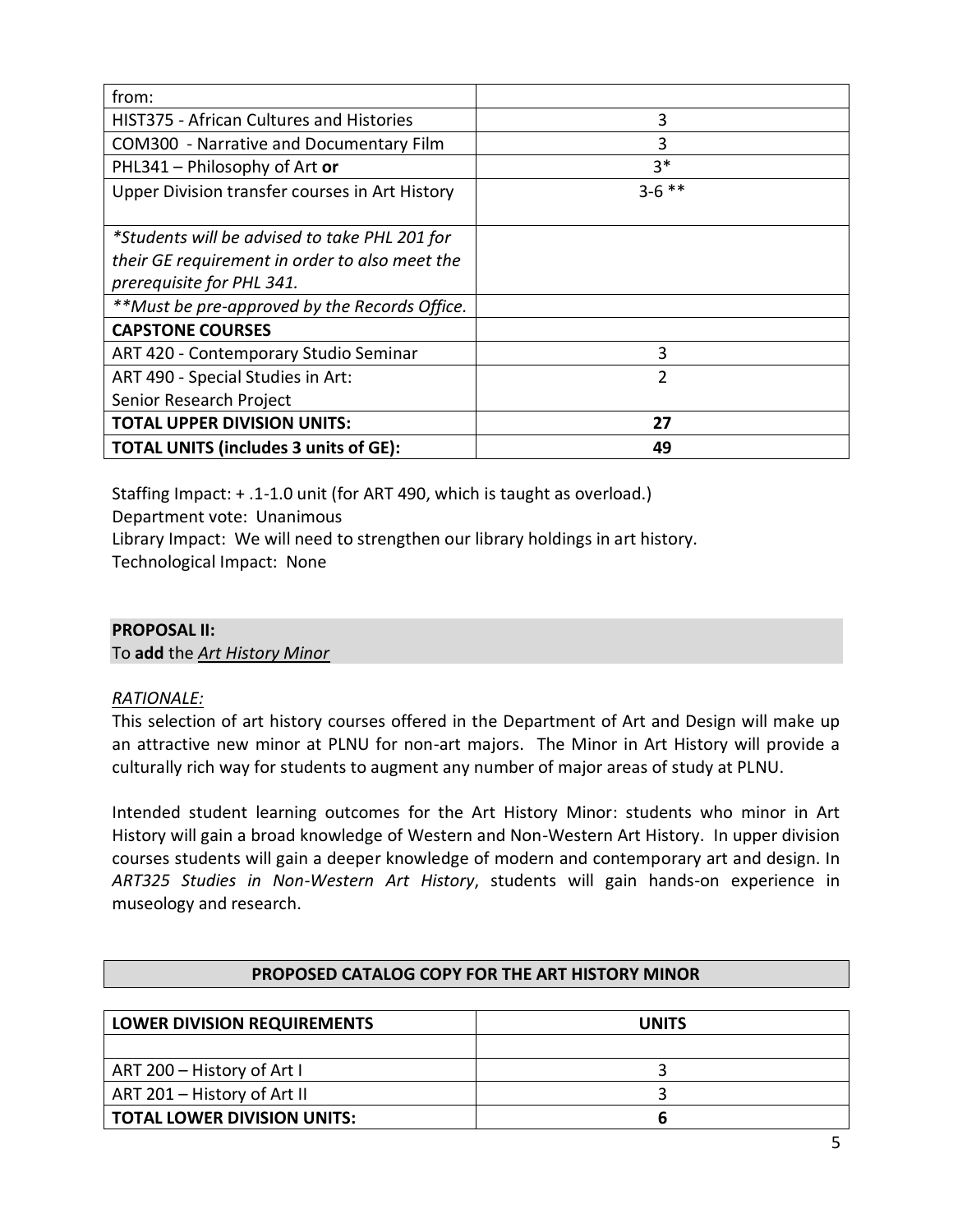| <b>UPPER DIVISION REQUIREMENTS</b>  | <b>UNITS</b> |  |
|-------------------------------------|--------------|--|
|                                     |              |  |
| ART 304 - Modern Art History        |              |  |
| ART 305 - Contemporary Art History  |              |  |
| ART 325 - Topics in Non-Western Art |              |  |
| ART 335 - Design History            |              |  |
| <b>TOTAL UPPER DIVISION UNITS:</b>  | 12           |  |
| <b>TOTAL UNITS:</b>                 | 18           |  |

Staffing Impact: 0

Library Impact: We will need to strengthen our library holdings in art history. Technological Impact: None

## **PROPOSALS III - VI will be considered together.**

#### **PROPOSAL III:**

To **add** ART226 (3) - Digital Photography

### **PROPOSED CATALOG COPY FOR DIGITAL PHOTOGRAPHY**

| ART226 Digital Photography | Studies in                                    | photography | using | digital |
|----------------------------|-----------------------------------------------|-------------|-------|---------|
|                            | technologies and processes. Emphasis on       |             |       |         |
|                            | applications of digital image-making in       |             |       |         |
|                            | contemporary art, commercial art, and graphic |             |       |         |
|                            | design applications.                          |             |       |         |
|                            | Prerequisite: ART103                          |             |       |         |

#### **PROPOSAL IV:**

To **delete** *ART221 Photography I* from the list of required courses in the Graphic Design Major: Concentrations in Editorial Design and Art & Design and **replace** it with *ART 226 Digital Photography.* 

## *Proposal IV (editorial change)*

## **Current Course Description**

Black and white photography, theory, history, and applied laboratory experiences.

*Prerequisites: ART102 or ART103*

# **New Course Description**

• Introduction to black and white film photography, theory, history, and applied laboratory experiences. *Prerequisites: ART102 or ART103*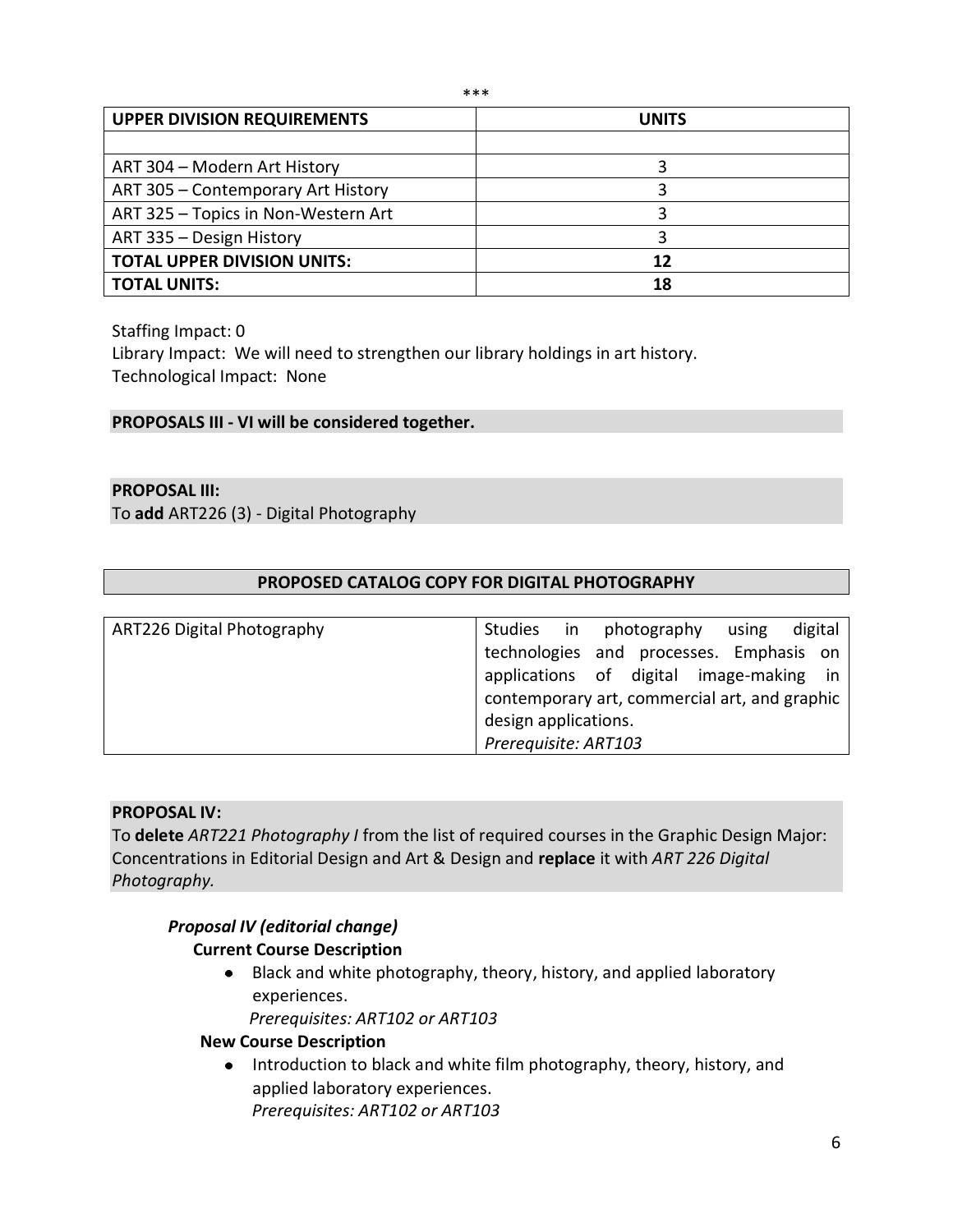## **PROPOSAL V:**

To **change** the course name and prerequisites of *ART326 Digital Photography (3)* **Current Course Description**

> *ART326 Digital Photography (3)* Advanced studies in photography using digital technologies with attention to concept and development and contemporary experimental methods. *Prerequisite: ART 221*

## **New Course Description**

*ART326 (3) Contemporary Photographic Imagery*  Advanced studies in photography using digital technologies and processes. Emphasis on applications of digital image-making in contemporary Fine Art. *Prerequisites*: ART 103, 215, and (221 or 226.)

## *RATIONALE:*

It has been obvious to this department for several years that graphic designers need to know how to produce and manipulate photographs in a digital format rather than in a film-based format. This was part of the rationale for adding *ART326 Digital Photography*. In the two years since the department has offered the course, it has become apparent that Graphic Design Majors in all concentrations should be required or strongly encouraged to take such a course. In fact, even though *ART326 Digital Photography* is not required in any of the graphic design concentrations, demand for the course is so high that it closed the first day of registration both times it was offered. As a result, the Dean has agreed that the department will henceforth be offering a section annually instead of every other year, as was originally planned.

Currently, *ART221 Photography I* is required in two of the four Graphic Design Concentrations. This proposal creates a lower division digital photography course, *ART226 Digital Photography*, which will replace *ART221 Photography I* as the required course in those concentrations. The new course is designed specifically, although not exclusively, for graphic design majors.

A working knowledge of film-based photography techniques (film, darkrooms, enlargers, etc.) is no longer essential or even useful in the practice of graphic design. Everything photographic is done with digital cameras and computers. Therefore, for graphic design majors, the film-based *ART221 Photography I* should be replaced by an introductory digital photography course as the requirement in the Graphic Design Concentrations that include a photography course. Furthermore, it is no longer necessary or desirable for a digital photography course for graphic designers to have as a prerequisite a film-based photography course, which is the case with the current *ART326 Digital Photography*. Contemporary digital camera techniques can be taught and learned in a strictly digital platform, without reference to film-based technology. In other words, the photography course for graphic designers should be a digital photography course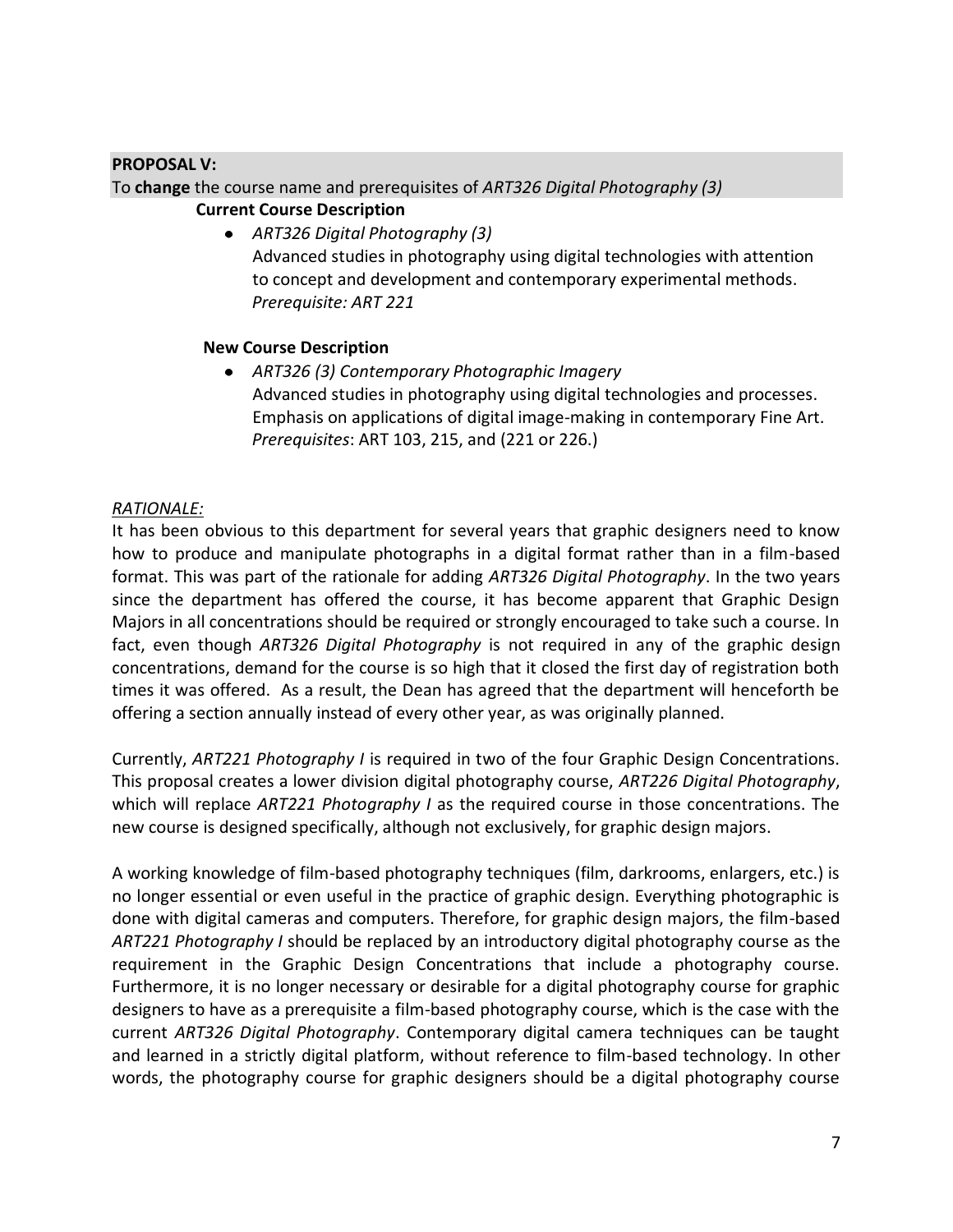with an emphasis on graphic and commercial applications rather than a film-based course with fine art applications.

At the same time, it is essential that Visual Art Majors (especially those with a Concentration in Photography) take the introductory course in film-based photography, which is *ART221 Photography I.* Film-based technology remains an important medium within the practice of fine art photography. Because digital photography has also emerged as an important medium in fine art photography, the current *ART326*, which is a fine art course founded on techniques and principals established in its prerequisite, *ART221 Photography I*, needs to remain as a course offering meant primarily for Visual Art Majors. To distinguish it from the new *ART226 Digital Photography, ART326 Digital Photography* **will be renamed Contemporary Photographic Imagery** and its content and course description will be changed.

| ART226 Digital Photography               | Students will know the fundamentals of          |
|------------------------------------------|-------------------------------------------------|
|                                          | photography.                                    |
|                                          | Students will be able to take photographs with  |
|                                          | a digital camera in both automatic and manual   |
|                                          | modes. Students will be able to process digital |
|                                          | imagery in Adobe Photoshop.                     |
|                                          | Students will be able to make digital color     |
|                                          | prints from Photoshop files that come from      |
|                                          | photographs they have taken.                    |
|                                          | Students will be able to print images from      |
|                                          | their own digital photographs.                  |
|                                          |                                                 |
| ART326 Contemporary Photographic Imagery | Students will be able to take photographs with  |
|                                          | a digital camera in both automatic and manual   |
|                                          | modes.                                          |
|                                          | Students will be able to process digital        |
|                                          | imagery in Adobe Photoshop.                     |
|                                          | Students will be able to use advanced           |
|                                          | techniques in Adobe Photoshop to produce        |
|                                          | Fine Art Digital Imagery from photographs       |
|                                          | they have taken.                                |

### **INTENDED STUDENT LEARNING OUTCOMES**

# **PROPOSAL VI (non-action editorial change):**

To **add** *ART326* to the list of possible prerequisites for *ART390 Advanced Studio Practice* (3) *Proposed catalog prerequisites:* ART307, 310, 321, 322, 323, **326**, **or** consent of instructor.

# *RATIONALE:*